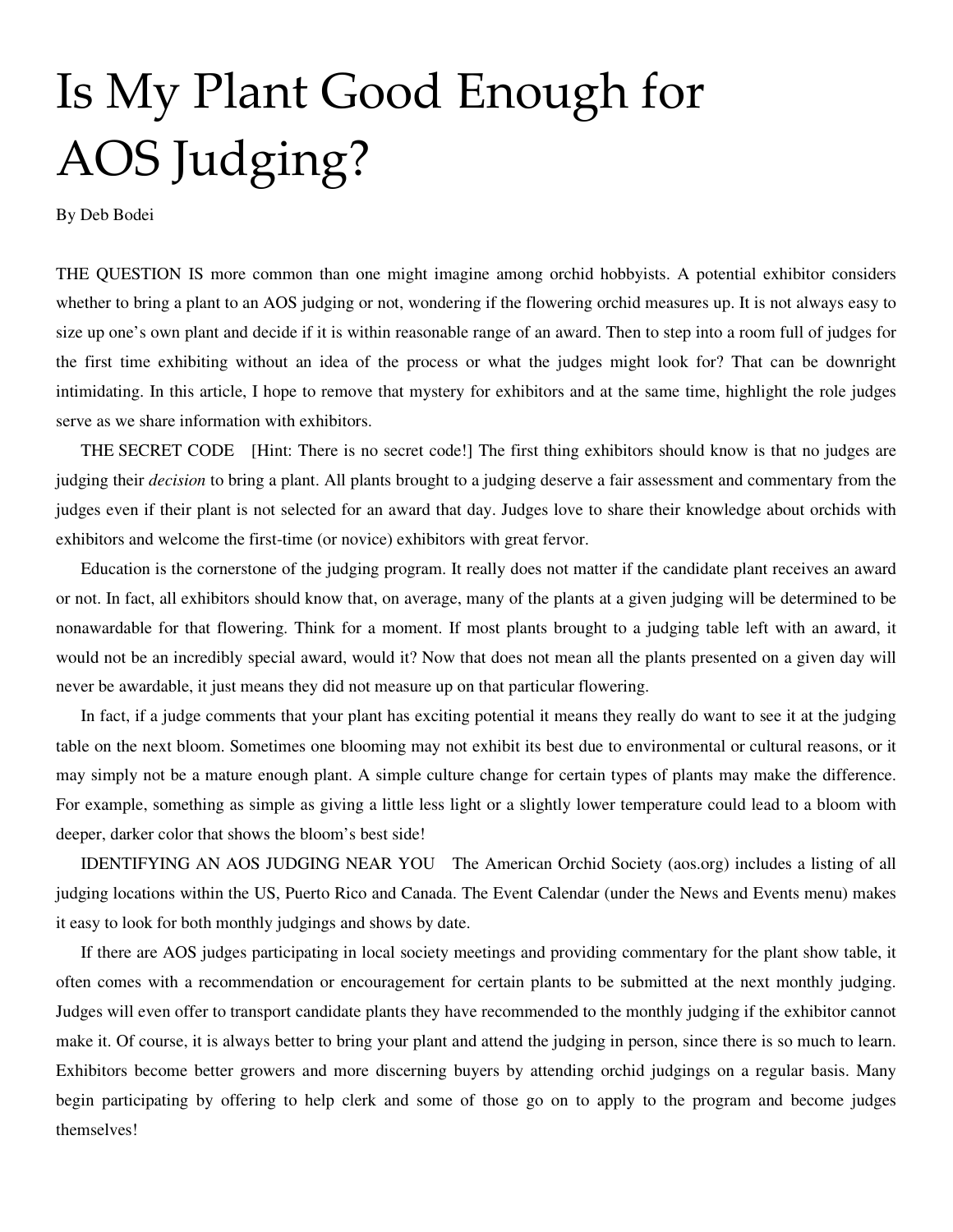Societies that host an Outreach Judging event through their local judging center are sometimes surprised by the amount of education that goes along with this kind of event. The judge leading the outreach will provide instructions prior to the actual judging of plants and talk about what judges look for in the candidate plants (see the webinar "What Judges Look For" on the AOS website). This often includes explanation of how a judging is conducted and provides anyone who may not have attended a judging before an i-dea of what will occur. The short education presentation is typically followed by the plant show table commentary, when judges will identify plants to be judged, select them from the table and begin the process of entering them as candidates before judging assessment and research begins.

RESEARCHING YOUR PLANT There are a few cursory checks that can help a plant owner with their decision to bring a plant for judging. These can help to determine if the plant is blooming better compared to other plants of the species or grex.

 • It is important to confirm that the plant label is correct and to know the parents of the cross if it is a grex. It is also important to know the clonal name (the name in apostrophes, which cannot be altered) if the plant already has one, along with any prior AOS awards. This is essential information that needs to be filled out on the entry form.

 • For species: Check for valid species on the free Kew World Checklist for Selected Plant Families (https://wcsp.science.kew.org).

 • For hybrids: Find out if the grex is registered by searching the Royal Horticultural Society's website (https://apps.rhs.org.uk/horticulturaldatabase/orchidregister/orchidregister.asp). The RHS registry is available online free and will give you the plant's parentage.

In addition, an exclusive benefit for AOS members is access to the AOS awards database, OrchidPro. Check here for up-to-date information to help you assess your plant. There are tutorials available right on the home page of AOS (https://op.aos.org/) that show you how to search for your orchid. You can search for plants based on species or hybrid in a basic search, which helps narrow the results down for review.

Compare your plant with similar plants that have received awards. Read the descriptions in addition to looking at the photos. A description is meant to paint a picture in the reader's mind of a plant even if the photo was not present. Look at the measurements of the plant and find a ruler to check out the natural spread and the petal width of your plant. See the AOS webinar on aos.org called "Measuring for AOS Awards" and you will see exactly how judges assess for these ten points when judging a plant. Ask yourself what makes my plant special and what will the judges notice . . . the great form of the full flowers? The intense color of the lip? Something *should* inevitably "jump out" at you.

Note that many hybrids do not receive awards unless they are seen as improvements on the parents or previous awards. If the cross being investigated has never been awarded before, it is sometimes helpful to do a general search on the genus to see what traits the latest awards have been for and get an idea of the form, color and number of flowers per stem that should be expected for plants with similar parentage.

ADDITIONAL CONSIDERATIONS If a species has never received an award, that can be exciting too. Be sure to search Kew to make sure the species indicated on the label is indeed a recognized species. In that case, your plant could receive an award that will also allow it to be the first benchmark award ever for that type of species. It will receive a special inspection by members of the AOS Species Identification Task Force (SITF) to verify it is the species named. Exhibitors find it exciting to be part of this process and search for botanical plants to exhibit for this purpose.